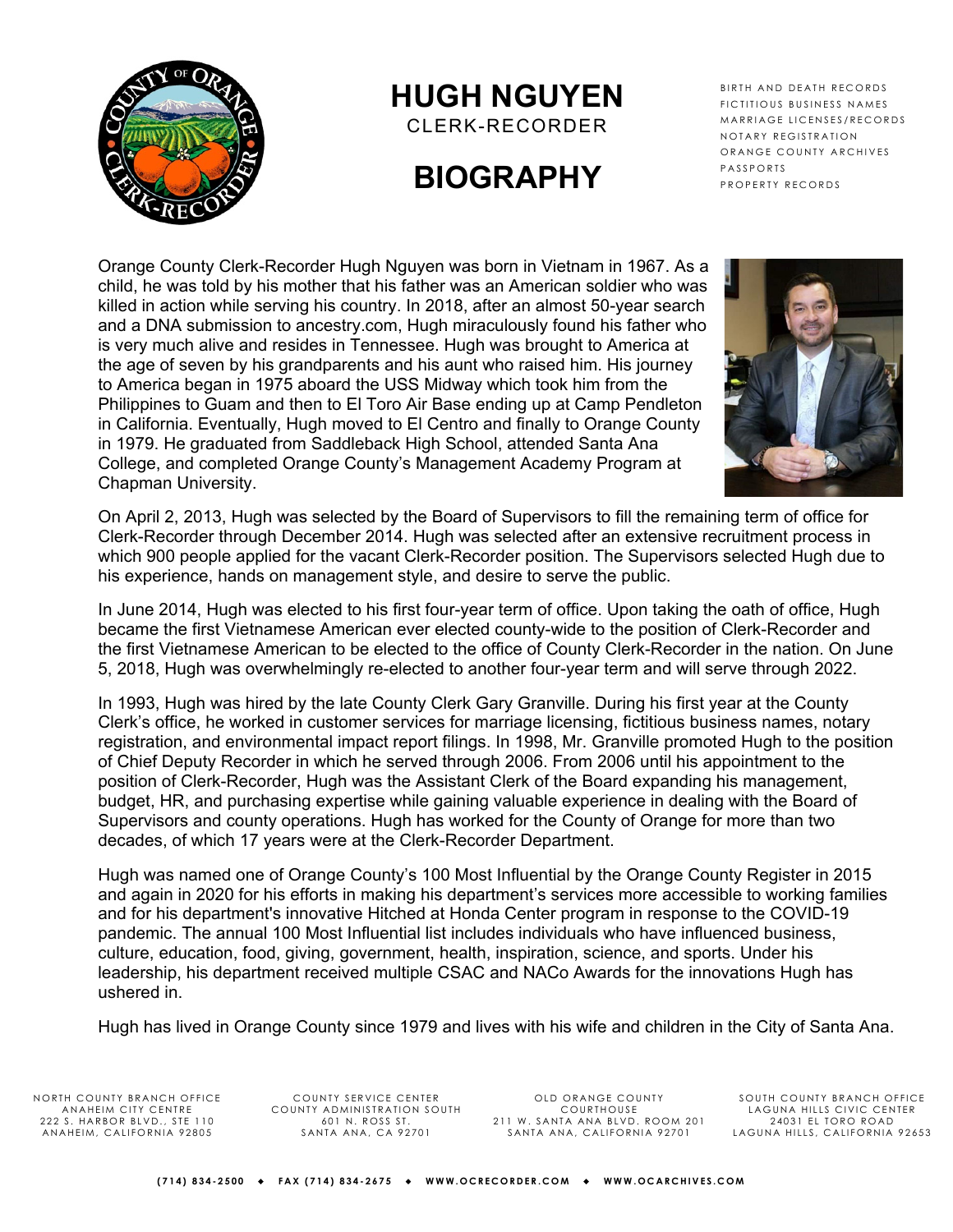#### **Hugh's Goals for the Department include:**

- Provide "hands-on" management and leading by example.
- Operate the Department in a cost-effective manner.
- Protect and safeguard the County's public records.
- Maintain a comprehensive security and backup plan for all systems and records.
- Provide a supportive work environment and leadership to staff.
- Increase the accessibility of services for the public at branch offices and Saturday openings.
- Maintain open communications with the business community for title and mortgage recordings.

### **Hugh's Accomplishments During his Tenure:**

- Opened an expansion suite in May 2022 at the South County branch office to address the increasing demand for services and provide a more efficient and smooth process for customers. The new suite offers a bigger wedding ceremony room and expanded document recording services, eliminating the need for lunch closures.
- Saved taxpayers money by reducing the fee for passport photos from \$10 to \$7 in 2022.
- Spearheaded Orange County Archives project to preserve 640 original historical volumes of property deeds dating from 1889 to 1926, ensuring the survival of these original and historical records for many future generations to come.
- Reached a milestone during October 2021 in electronic recording history by surpassing ten million electronically submitted and recorded documents - maintaining the department as a nationwide industry leader since 1997.
- Launched award-winning "Hitched at Honda Center" program in April 2020 as a response to COVID-19 lockdowns allowing couples from all over the world to safely obtain marriage licenses and civil marriage ceremonies. At the time, the department was the only Clerk's office in the state, possibly the country, offering services through the pandemic.
- Relocated the department's North County Branch Office from Fullerton to Anaheim in February 2019, maximizing taxpayers' dollars by doubling the office's space and offering customers expanded marriage services with two ceremony rooms, document recording services, and passport services.
- Reached a milestone during May 2019 in electronic recording history by surpassing nine million electronically submitted and recorded documents - maintaining the department as a nationwide industry leader since 1997.
- Implemented multi award-winning Special Saturday Openings for over five years making the department's services more accessible and convenient for working families and busy individuals.
- Launched the department's award-winning O.C. Weddings mobile app allowing customers to both complete a marriage license application and to set an appointment for a civil marriage ceremony all from the convenience of any mobile device.
- Saved taxpayers money by reducing the fee for passport photos from \$15 to \$10 in 2017.
- Implemented award-winning Auto indexing and redaction of real property documents in 2016 making recorded documents available to the public two days after recording.
- Implemented a multiple award-winning Government to Government (G2G) component to the department's SECURE electronic recording system in 2015 - giving government agencies the ability to submit recordable documents electronically.
- Implemented a new Electronic Fictitious Business Name Statement application and filing system making the process more user friendly and reducing the duration of phone calls regarding FBN issues received by the department.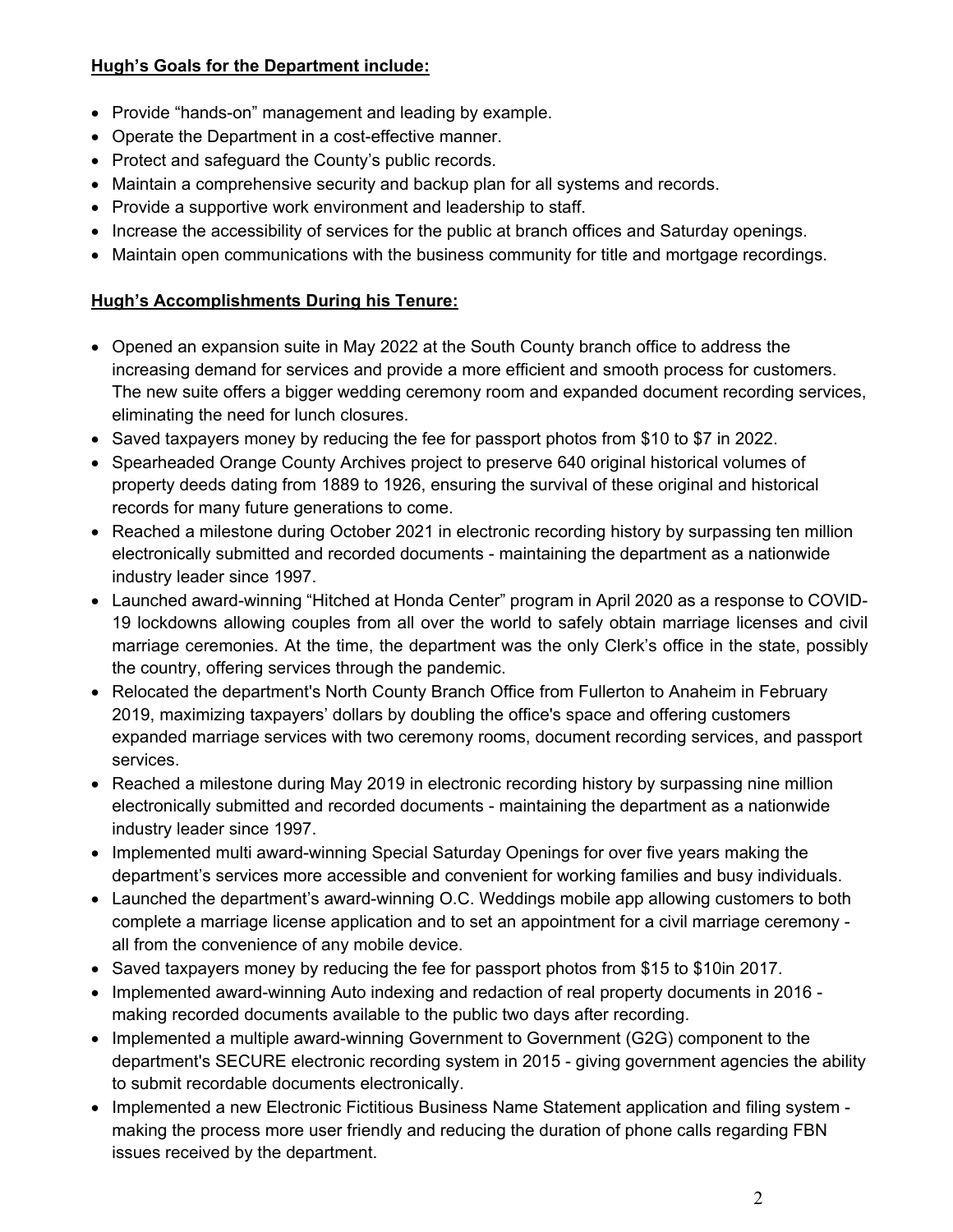- Opened a passport and marriage services unit at the County Community Service Center in Westminster.
- Opened a passport services office at the Laguna Hills branch office to serve south county residents.
- Implemented electronic processing of check payments received from title companies helping reduce processing times, saving staff time, and increasing efficiency by reducing manual check processing from 90% to 11%.
- Saved over \$3 million in salary and benefits since becoming Clerk-Recorder in 2013.
- Expedited the availability of birth and death certificates from 60 days to 30 days.
- Rolled out public terminals with touch screen technology at all the department's locations making it easier for people to complete their applications for services without having to hassle with a keyboard and a mouse.
- Launched a pilot program to expedite the ordering of marriage certificates at the department's Old County Courthouse Marriage Services Unit - eliminating the need for couples to return to the office to purchase their marriage certificate or having to order it via mail, reducing the number of calls to the department's information line and helping to shorten lines and waiting times at the department's offices.
- Streamlined real property recording services at the department's Fullerton and Laguna Hills branch offices by adding an experienced recordable document examiner at each location.
- Digitized and converted 210 volumes of property indexes from 1889-1953 that are kept at the Orange County Archives to microfilm.
- Completed an extensive conservation of 210 volumes of property indexes from 1889-1953 including the most damaged deeds kept at the Orange County Archives.
- In September 2014, became the first recorder's office in the nation to process and record over seven million electronically submitted documents - making the department the nationwide leader in electronic recording.
- Implemented policies and procedures for department staff to improve customer service.
- Strengthened accounting oversight by implementing stronger internal controls and documentation.
- Improved customer service by increasing weekday business hours at the department's branch offices making them more convenient to the public.
- Recruited additional experience staff for the Clerk-Recorder's financial group.
- Recruited additional experience staff to strengthen the Clerk-Recorder's purchasing group.
- Restructured the department's senior leadership to strengthen efficiency and oversight.

#### **Awards and Recognitions Under Hugh's Leadership**

- In 2021, received the prestigious Innovation Award from the California State Association of Counties for the department's Hitched at Honda Center program.
- In 2021, received two National Achievement Awards from the National Association of Counties for the department's COVID-19: Hitched at Honda Center through Marriage Services and COVID-19: Hitched with Virtual Wedding Services award nominations.
- In 2020, received a National Achievement Award from the National Association of Counties for the department's OC Weddings mobile app in the category of Information Technology.
- In 2020, was named one of Orange County's 100 Most Influential by The Orange County Register.
- In 2019, received a National Achievement Award from the National Association of Counties for the department's G2G - Government to Government component in the category of Information Technology.